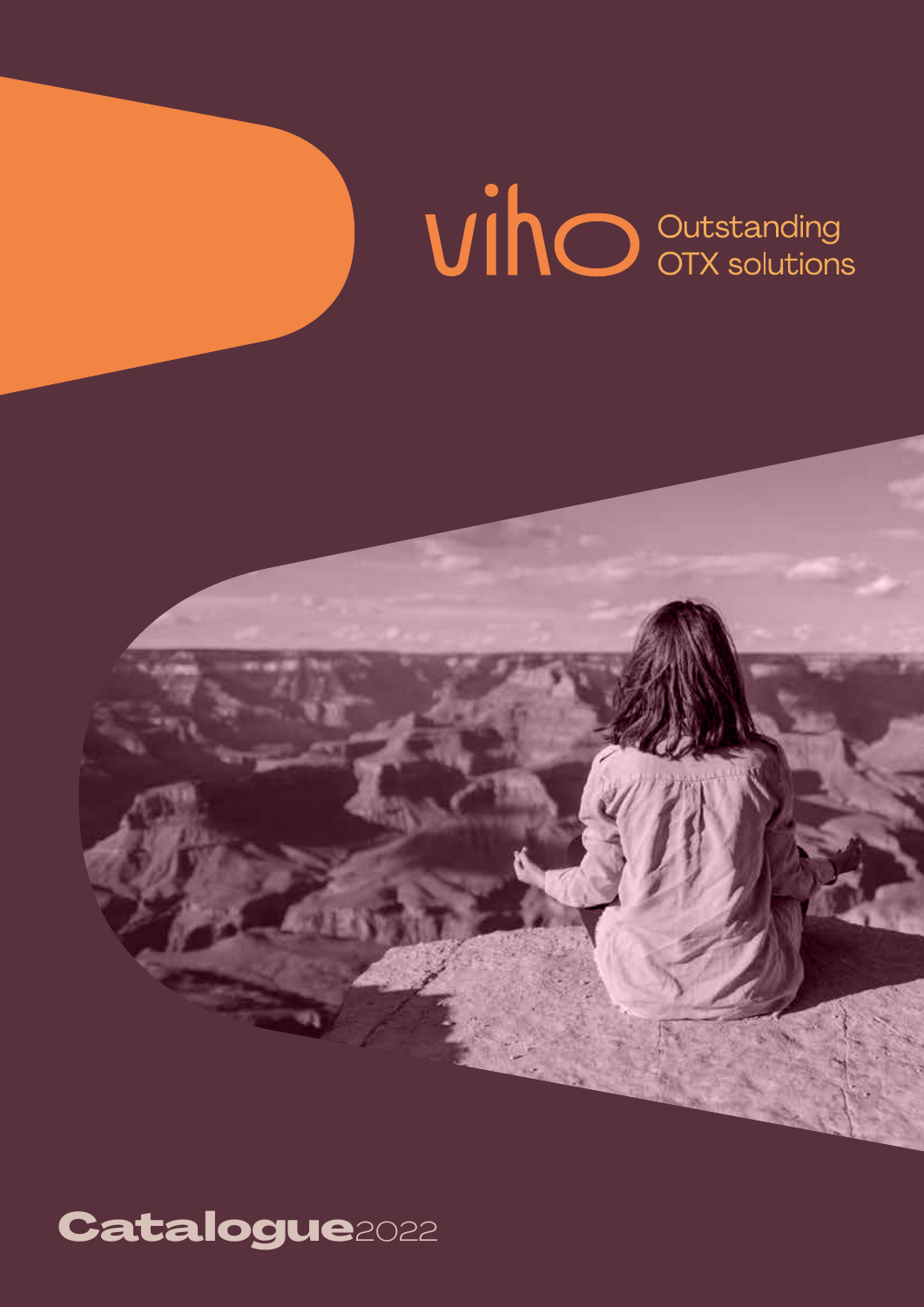## chemofoot

Prophylactic & prevention hand-foot syndrome cream





## Indications:

- Complications of chemotherapy (HFSR hand-foot skin reaction).
- Moisturizing and softening of irritated skin.
- Creating proper enviroment for natural regenerating processes.
- Decreasing symptoms of itching, burning and tightness.

## Active ingredients' properties:

- Urea attracts and retains water.
- Omega Plus a complex of vegetable oils, which supports the regeneration and increases the barrier of the epidermis (protects against water loss), improves skin elasticity.
- $\cdot$  Soubean oil increases the skin barrier function.
- Shea Butter moisturises and oils the skin.
- Silk proteins contains fibroin and sericin proteins. Fibroin prevents from dry skin without irritating side effects. Sericin improves the epidermal barrier, reducing water loss through the skin.
- SyriCalm™ CLR an antipruritic substance, soothing and restoring the skin's protective function.

## Usage:

Adults, before and during treatment.

## Packaging:

Plastic tube 100 ml.



## viho **Catalogue**2022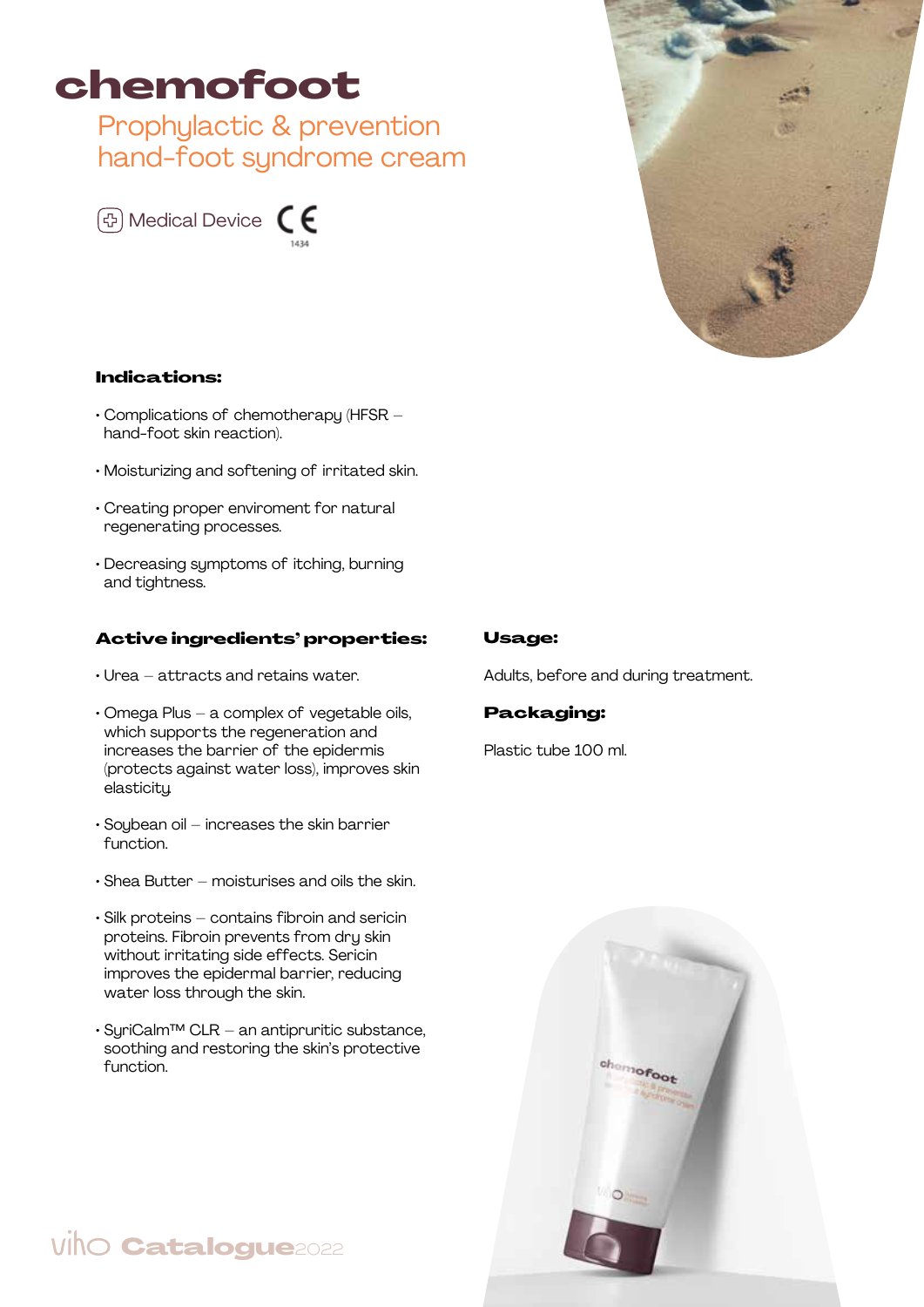# ginsixforte

Prophylactic & prevention chemotherapy induced nausea and vomiting

<sup>(</sup><sub>)</sub> Food suplement





## Indications:

- Chemotherapy induced Nausea and Vomiting (CINV)
- Anticipatory Nausea and Vomiting (ANV).
- Creates peace of mind to the patient in front of the treatment.
- Improves mood

## Active ingredients' properties:

• Ginger:

 •Antiemetic activity: Suppressing 5-HT receptor.

 •Antioxidant activity: Nrf2 signalling pathway.

 •Anti-inflammatory Activity: pro-inflammatory and antiinflammatory cytokines- PI3K/Akt and NF-kB signaling.

 • Neuroprotection: Anti-neuroinflammatory. Upregulating the level of NGF.

#### Vitamin B6:

 • Has been known to have antiemetic effects since 1942.

## viho **Catalogue**2022

## Usage:

Adults, 5 days before and during treatment, 4 capsules a day.

## Packaging:

Blister. 30 caps per pack.

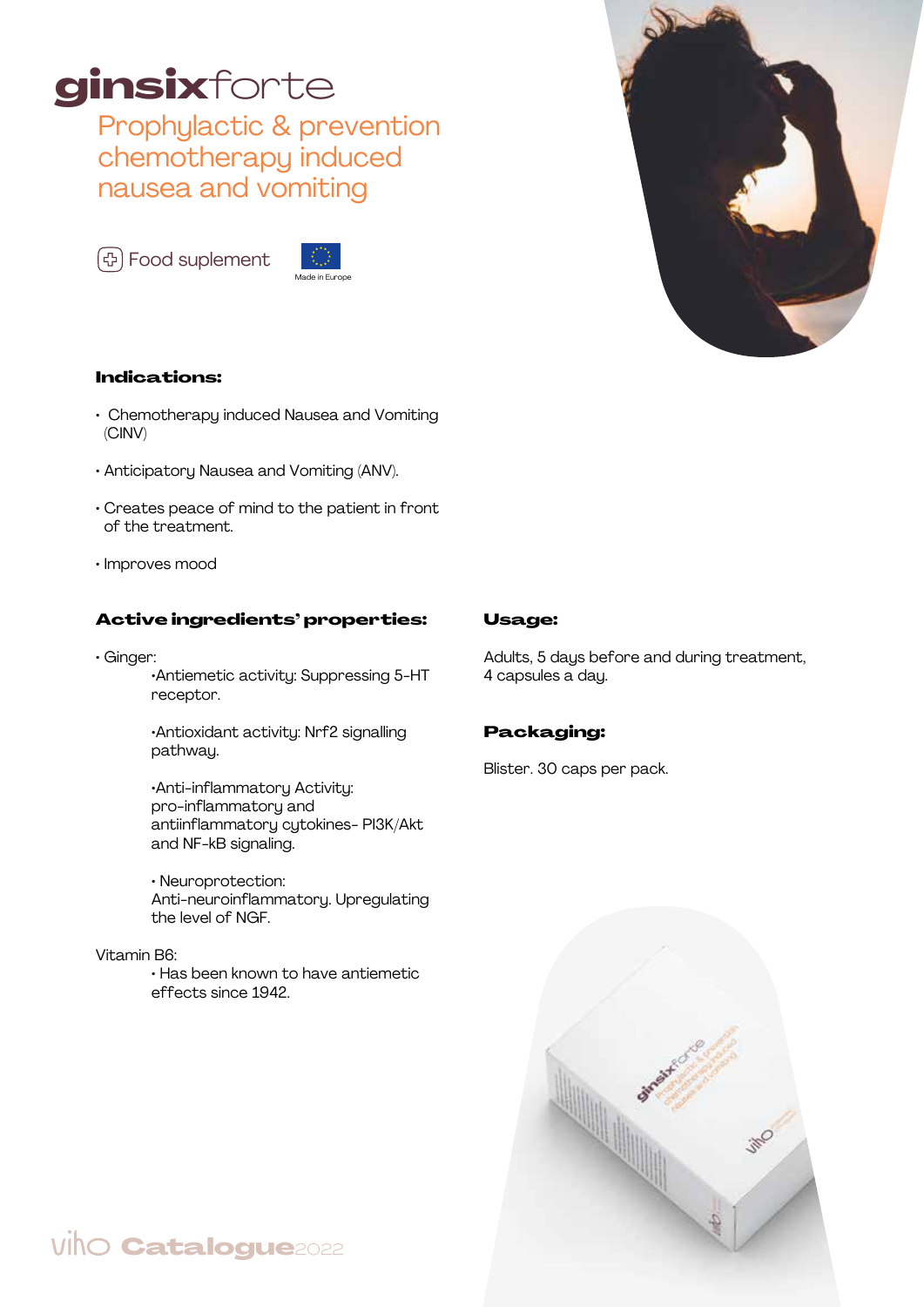

## Regeneration of the skin after radiotherapy



## Indications:

- Supports regeneration of the skin after radiation therapy.
- Supports the treatment of skin burns of the first degree.
- Relieves feeling of pain and burning of damaged skin.
- Ensures adequate environment for physiological bacterial flora development.

#### Active ingredients' properties:

- Hyaluronic acid binds water, ensures proper environment for natural regeneration process.
- SyriCalmTM CLR moisturizes, protects against excessive loss of water, strengthens the epidermis barrier that alleviates the feeling of itching.
- $\cdot$  Prebiotic Biolin P provides the right balance of microbiological flora, supporting the skin's protective barrier prone to damage.
- $\cdot$  L-arginine a natural amino acid, used in the treatment of inva- sive skin actions, increases skin hydration and strengthens lipid barrier.

- 
- Usage:

Adults, after radiation therapy.

## Packaging:

Spray: Microdiffusion spray 50 ml. Gel: Airless bottle 50 ml.



## **VihO Catalogue**2022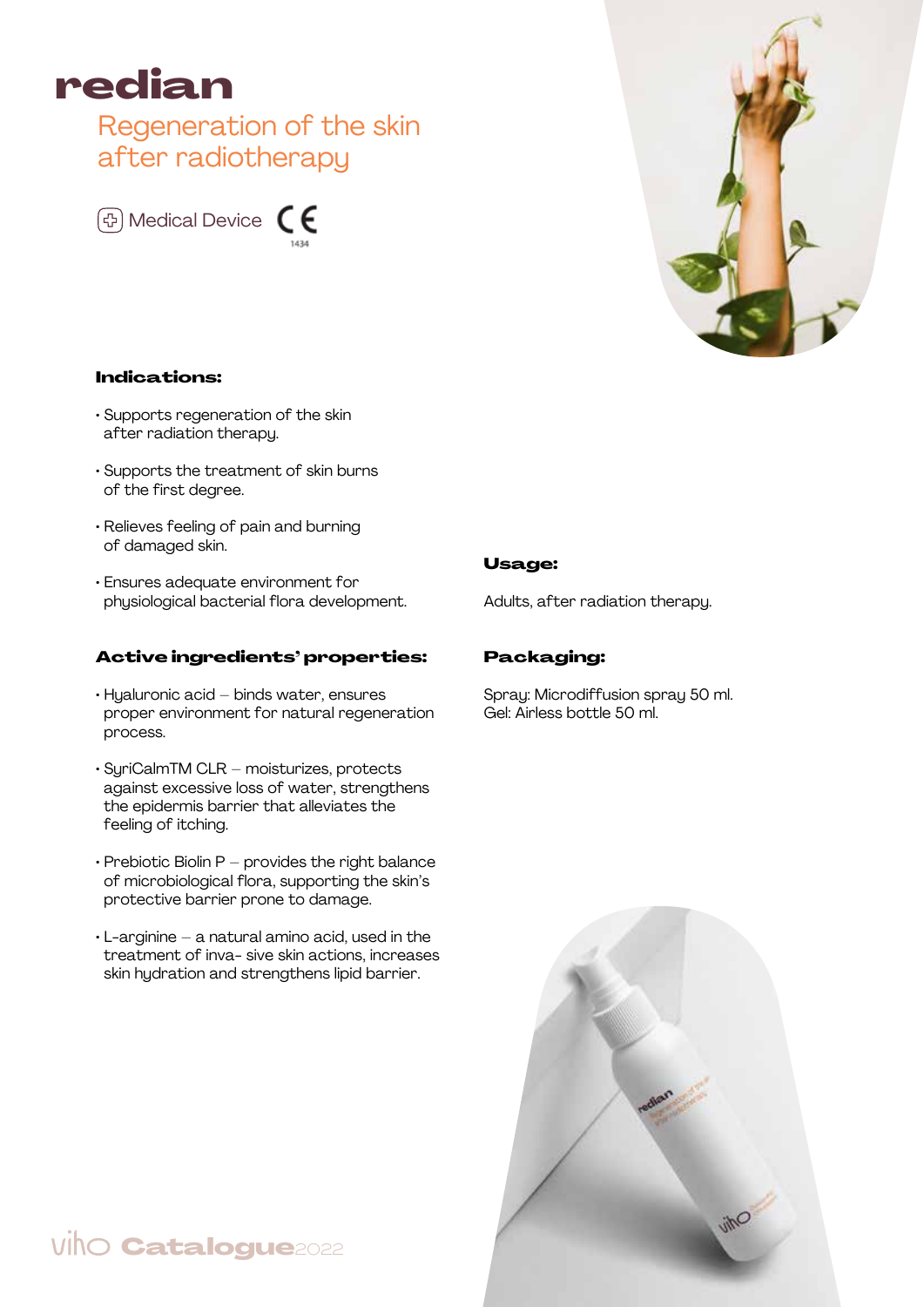

## Protective oral cavity coating gel





## Indications:

- Severe dryness and inflammation of the mucous membranes of the mouth during and after chemotherapy/radiation.
- Recommended for people suffering from xerostomia.
- Helps to increase the humidity of the mucous membranes.

#### Active ingredients' properties:

- Mucosave CG has strong mucoadhesive activity, due to Opun- tia polysaccharides and a lenitive effect from olive biophenols.
- Xylitol helps to hold and retain moisture.
- Hydroxyethylcellulose creates protective film, helps to maintain proper hydration of oral mucosa.
- Sodium chloride source of minerals, which protect from tooth decay.

#### Usage:

Adults – cancer patients, during and after chemotherapy/radia- tion.

#### Packaging:

Plastic tube.



## viho **Catalogue**2022